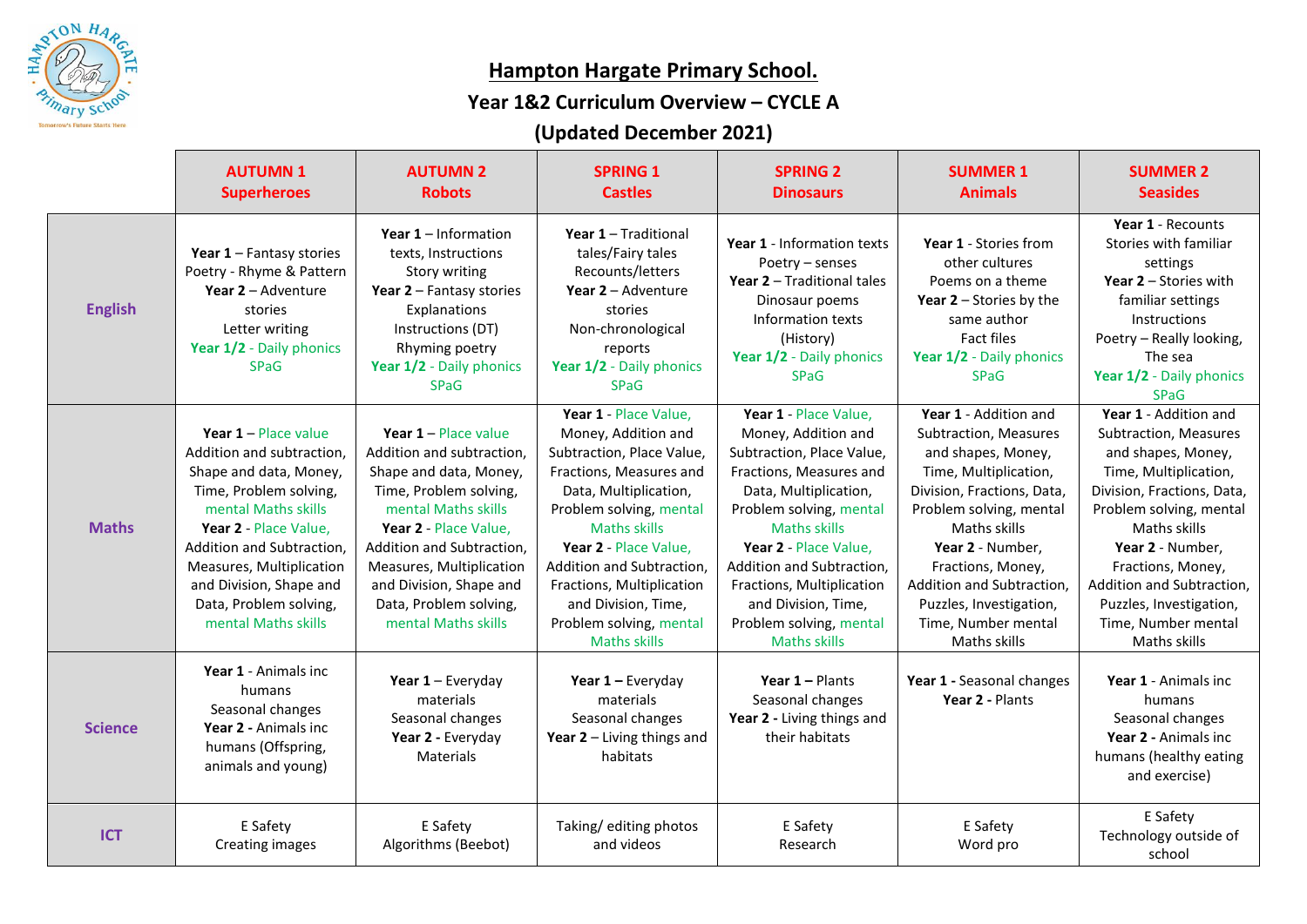|                | <b>AUTUMN1</b><br><b>Superheroes</b>                                                                    | <b>AUTUMN 2</b><br><b>Robots</b>                                                                                      | <b>SPRING 1</b><br><b>Castles</b>                                                                                         | <b>SPRING 2</b><br><b>Dinosaurs</b>                                                                | <b>SUMMER 1</b><br><b>Animals</b>                                                                               | <b>SUMMER 2</b><br><b>Seasides</b>                                                                                                                  |
|----------------|---------------------------------------------------------------------------------------------------------|-----------------------------------------------------------------------------------------------------------------------|---------------------------------------------------------------------------------------------------------------------------|----------------------------------------------------------------------------------------------------|-----------------------------------------------------------------------------------------------------------------|-----------------------------------------------------------------------------------------------------------------------------------------------------|
| <b>History</b> | Who was Class Name<br>and modern<br>comparison                                                          | Who invented the<br>robot?<br>Poppy Day, Guy<br>Fawkes                                                                | What were homes like<br>in the past?                                                                                      | When did dinosaurs<br>exist and when did<br>they became extinct?<br>William Walker's<br>discovery. | Are there any other<br>animals that are<br>extinct?                                                             | How have seasides<br>changed? Artefacts<br>Now and Then                                                                                             |
|                | What does a secret                                                                                      | Where and how does a                                                                                                  | What does the world                                                                                                       | On which continent did                                                                             | Where do animals live?                                                                                          | How does a seagull                                                                                                                                  |
| Geography      | Superhero base look<br>like?<br>Drawing maps                                                            | robot move?<br>Directional language                                                                                   | look like from above?<br>Human and physical<br>features and map.                                                          | the dinosaurs live?<br>Identify continents,<br>ocean and hot and cold<br>areas of the world.       | Bangladesh                                                                                                      | view the UK?<br>Locate places in the UK<br>and identify human<br>and physical features.                                                             |
| <b>Art</b>     | Relief print<br>Repeating patterns<br>Artist link: William<br>Morris                                    | Explore collage - link<br>to materials<br>Artist link: Henri<br>Matisse                                               | Explore collage<br>Artist link: Paul Klee<br>(Castle and Sun)                                                             | Clay modelling<br>dinosaurs<br>Continue repeating<br>patterns<br>Weaving (year 2)                  | Colour mixing<br>Exploring paints and<br>painting tools<br>Creating a running<br>stitch for an animal<br>puppet | Sketching<br>Seascapes<br>Artist links: L. S. Lowry,<br>JMW Turner, Claude<br>Monet, Kokusai, Pierre<br><b>August Renoir</b><br>Tie-dyeing (year 2) |
| <b>DT</b>      | Capes and super hero<br>masks                                                                           | Robot junk modelling                                                                                                  |                                                                                                                           |                                                                                                    |                                                                                                                 | <b>Fruit Kebabs</b><br><b>Healthy Eating/Cooking</b>                                                                                                |
| <b>Music</b>   | Year 1 - Hey you! (Old<br>school hip-hop)<br>Year 2 - Hands, feet,<br>heart (Afropop, South<br>African) | Year $1 - R$ hythm in the<br>way we walk (Reggae,<br>Hip-hop)<br>Year 2 - Ho, ho, ho<br>(rapping, Christmas<br>songs) | Year $1 - \ln$ the groove<br>(Blues, Latin, folk, funk<br>and Bhangra)<br>Year 2 - I wanna play in<br>a band (Rock music) | Year 1 - Round and<br>round (Bossa Nova,<br>Latin, film)<br>Year 2 - Zootime<br>(Reggae)           | Year 1 - Your<br>imagination (Pop)<br>Year 2 - Friendship<br>songs (Pop)                                        | Year 1 - Reflect,<br>rewind and replay<br>(Western classical<br>music)<br>Year 2 - Reflect,<br>rewind and replay<br>(Classical)                     |
| <b>PE</b>      | Fundamentals<br><b>Ball skills</b>                                                                      | Gymnastics<br>Invasion                                                                                                | Dance<br>Net and wall                                                                                                     | Fitness<br>Sending and receiving                                                                   | Yoga<br>Athletics                                                                                               | <b>Team building</b><br>Striking and fielding                                                                                                       |
| <b>RE Y1</b>   | <b>RA</b><br>What are Harvest<br>Festivals? ASSESS                                                      | People in Christianity:<br>Who do Christians say<br>Jesus was?                                                        | The family in Islam:<br>How does being<br>Muslim make a<br>difference to a family?                                        | 1H<br>What Milestones are<br>there in the life of a<br>Christian family?                           | 1D<br>What are the basic<br>beliefs and practices of<br>a religion?<br>Generic                                  | 1E<br>How do Jewish people<br>express their beliefs in<br>practice?                                                                                 |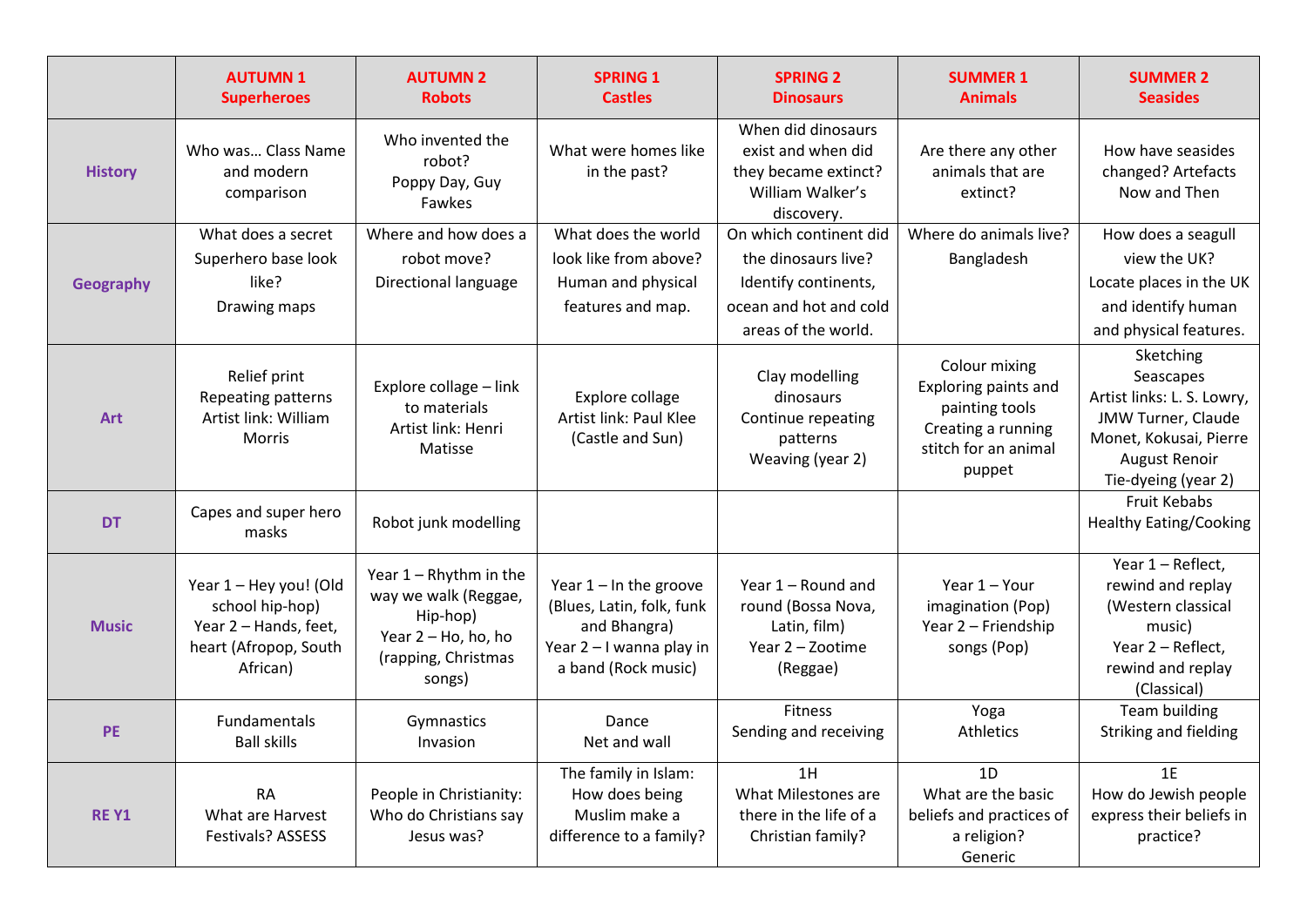| <b>REY2</b>                        | 2A<br>What is the Torah and<br>why is it important to<br>Jewish people? | 2F<br>What happens in the<br>Christmas Story? | What message did the<br>prophet Muhammad<br>(Pbuh) bring? | 2C<br>How do different<br>religions celebrate<br>festivals? Generic | 2G<br>How are Children of<br>Britain Just like me?<br><b>Generic ASSESS</b> | Places in Christianity:<br>What makes a place<br>special for Christian<br>people? (Core) |
|------------------------------------|-------------------------------------------------------------------------|-----------------------------------------------|-----------------------------------------------------------|---------------------------------------------------------------------|-----------------------------------------------------------------------------|------------------------------------------------------------------------------------------|
|                                    | <b>AUTUMN1</b><br><b>Superheroes</b>                                    | <b>AUTUMN 2</b><br><b>Robots</b>              | <b>SPRING 1</b><br><b>Castles</b>                         | <b>SPRING 2</b><br><b>Dinosaurs</b>                                 | <b>SUMMER 1</b><br><b>Animals</b>                                           | <b>SUMMER 2</b><br><b>Seasides</b>                                                       |
| <b>PSHCE</b>                       | Beginning and<br>belonging<br>Well-being, managing<br>emotions          | Family and friends                            | Working together                                          | Relationships<br>education                                          | Managing risk                                                               | Healthy lifestyles                                                                       |
| <b>Primary</b><br><b>Languages</b> | This is Us<br>How are different cultures celebrated in our<br>world?    |                                               | International Languages Week                              |                                                                     | This is Us<br>How are different cultures celebrated in our<br>world?        |                                                                                          |

#### Changes/Adaptations made July 2020

- Numeracy Place value, number skills running throughout Autumn and Spring terms in Year 1 and 2
- Year 1 Maths shed assignments (mental maths skills)
- Literacy Emphasis on grammar and punctuation
- Coverage of Literacy and Numeracy objectives not covered in previous year groups
- Daily phonics and regular reading with individuals
- Year 2 daily phonics rather than moving onto spelling rules
- Reading recovery for individual children
- Year 1 to begin phonics at phase 2
- Phonics boosters to begin earlier in the term
- Spelling word lists for Year 1 and 2
- Science coverage Year 1 Plants, seasonal changes objectives to be covered in Year 2 before moving onto Year 2 objectives
- Assess prior knowledge, vocabulary understanding
- Focus on PSHCE Children's well-being, managing emotions and feelings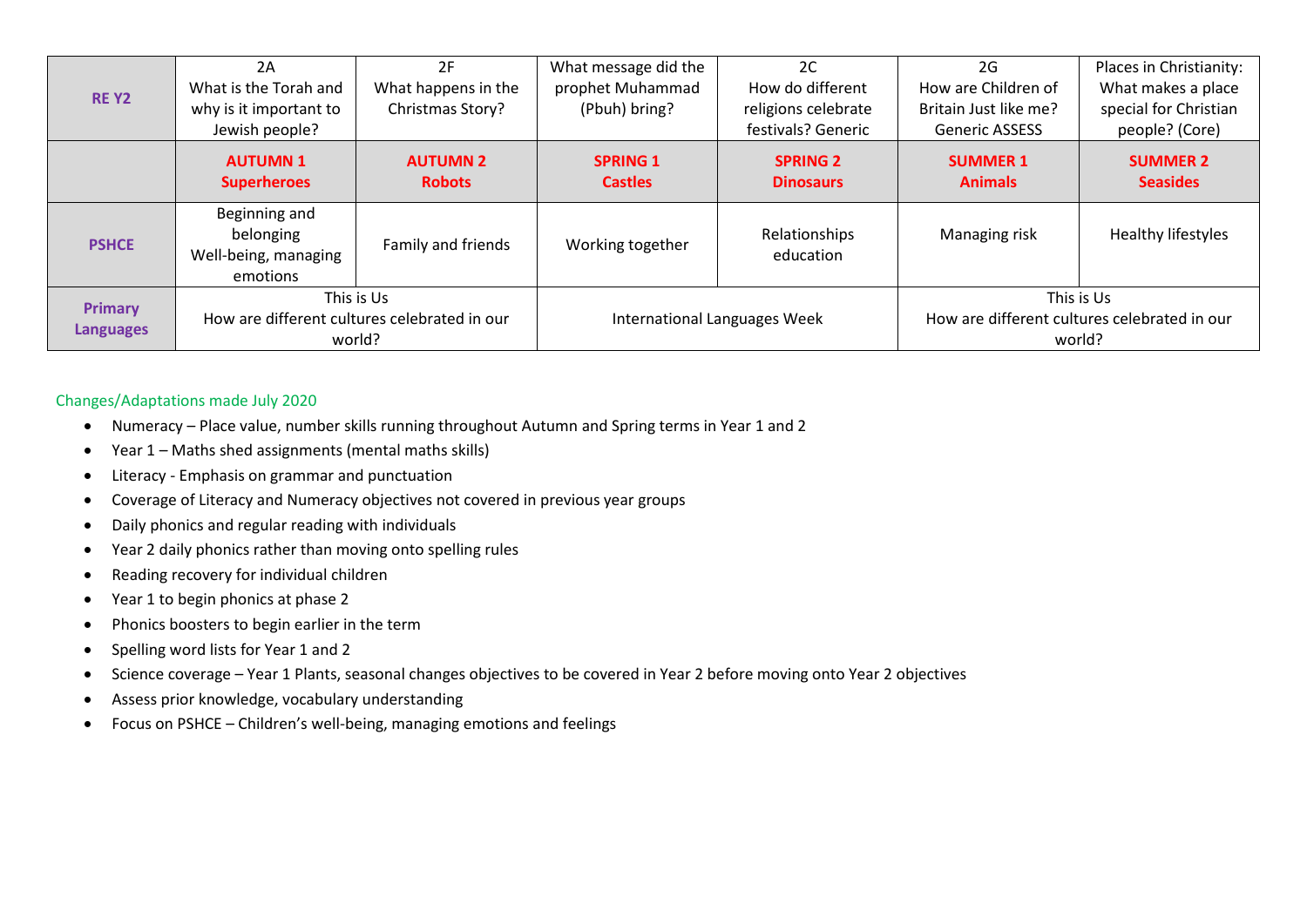

## **Hampton Hargate Primary School.**

### **Year 1&2 Curriculum Overview – CYCLE B**

# **(Updated September 2021)**

|                  | <b>AUTUMN1</b><br><b>All about Me</b>                                                                                                                                                                                                                                                      | <b>AUTUMN 2</b><br><b>Fire Fire</b>                                                                                                                                                                                                                                                          | <b>SPRING 1</b><br><b>Toys</b>                                                                                                                                                                                                                                                    | <b>SPRING 2</b><br><b>Space</b>                                                                                                                                                                                                                                                                                               | <b>SUMMER 1</b><br><b>Our Planet</b>                                                                                                                                                                                                                                                                           | <b>SUMMER 2</b><br><b>Sport</b>                                                                                                                                                                                                                                                                                |
|------------------|--------------------------------------------------------------------------------------------------------------------------------------------------------------------------------------------------------------------------------------------------------------------------------------------|----------------------------------------------------------------------------------------------------------------------------------------------------------------------------------------------------------------------------------------------------------------------------------------------|-----------------------------------------------------------------------------------------------------------------------------------------------------------------------------------------------------------------------------------------------------------------------------------|-------------------------------------------------------------------------------------------------------------------------------------------------------------------------------------------------------------------------------------------------------------------------------------------------------------------------------|----------------------------------------------------------------------------------------------------------------------------------------------------------------------------------------------------------------------------------------------------------------------------------------------------------------|----------------------------------------------------------------------------------------------------------------------------------------------------------------------------------------------------------------------------------------------------------------------------------------------------------------|
| <b>English</b>   | Year 1 - Traditional tales<br>Using senses (poetry)<br>Year 2 - Adventure stories<br>Letter writing                                                                                                                                                                                        | Year 1 - Information texts<br>Recount (fact/fiction)<br>Year 2 - Adventure<br>stories<br><b>Diaries</b><br>Information texts<br>(History)<br>Rhyming poetry                                                                                                                                  | Year $1 - Rhyme/Pattern$<br>Stories with a familiar<br>setting<br>Year 2 - Traditional tales<br>Non-chronological<br>reports Instructions (DT)                                                                                                                                    | Year 1 - Recount<br>Dictionary work<br>Stories from fantasy<br>settings<br>Year 2 - Fantasy stories<br>Information texts<br>Poetry                                                                                                                                                                                            | Year 1 - Stories from<br>other cultures<br>Poems on a theme<br>Year $2$ – Stories by the<br>same author<br><b>Fact files</b>                                                                                                                                                                                   | Year 1 - Recount<br>(dictionary)<br>Instructions<br>Year $2$ – Stories with<br>familiar settings<br><b>Instructions</b><br>Poetry - Really looking                                                                                                                                                             |
| <b>Maths</b>     | Year 1 - Place value<br>Addition and subtraction,<br>Shape and data, Money,<br>Time, Problem solving,<br>mental Maths skills<br>Year 2 - Place Value,<br>Addition and Subtraction,<br>Measures, Multiplication<br>and Division, Shape and<br>Data, Problem solving,<br>mental Maths skills | Year $1$ – Place value<br>Addition and subtraction,<br>Shape and data, Money,<br>Time, Problem solving,<br>mental Maths skills<br>Year 2 - Place Value,<br>Addition and Subtraction,<br>Measures, Multiplication<br>and Division, Shape and<br>Data, Problem solving,<br>mental Maths skills | Year 1 - Place Value,<br>Money, Addition and<br>Subtraction, Place Value,<br>Fractions, Measures and<br>Data, Multiplication,<br>Problem solving, mental<br>Maths skills<br>Year 2 - Place Value,<br>Addition and Subtraction,<br>Fractions, Multiplication<br>and Division, Time | Year 1 - Place Value,<br>Money, Addition and<br>Subtraction, Place Value,<br>Fractions, Measures and<br>Data, Multiplication,<br>Problem solving, mental<br>Maths skills<br>Year 2 - Place Value,<br>Addition and Subtraction,<br>Fractions, Multiplication<br>and Division, Time,<br>Problem solving, mental<br>Maths skills | Year 1 - Addition and<br>Subtraction, Measures<br>and shapes, Money,<br>Time, Multiplication,<br>Division, Fractions, Data,<br>Problem solving, mental<br>Maths skills<br>Year 2 - Number,<br>Fractions, Money,<br>Addition and Subtraction,<br>Puzzles, Investigation,<br>Time, Number mental<br>Maths skills | Year 1 - Addition and<br>Subtraction, Measures<br>and shapes, Money,<br>Time, Multiplication,<br>Division, Fractions, Data,<br>Problem solving, mental<br>Maths skills<br>Year 2 - Number,<br>Fractions, Money,<br>Addition and Subtraction,<br>Puzzles, Investigation,<br>Time, Number mental<br>Maths skills |
| <b>Science</b>   | Year 1 - Animals inc humans<br>Seasonal changes<br>Year 2 - Animals inc humans<br>(Offspring, animals and<br>young)                                                                                                                                                                        | Year $1$ – Everyday<br>materials<br>Seasonal changes<br>Year 2 - Everyday<br>Materials                                                                                                                                                                                                       | Year $1$ – Everyday<br>materials<br>Seasonal changes<br>Year $2$ – Living things and<br>habitats                                                                                                                                                                                  | Year $1 -$ Plants<br>Seasonal changes<br>Year 2 - Living things and<br>their habitats                                                                                                                                                                                                                                         | Year 1 - Seasonal changes<br>Year 2 - Plants                                                                                                                                                                                                                                                                   | Year 1 - Animals inc<br>humans<br>Seasonal changes<br>Year 2 - Animals inc<br>humans (healthy eating<br>and exercise)                                                                                                                                                                                          |
| <b>Computing</b> | Year $1$ – Computing systems<br>and networks - Technology<br>around us<br>Year 2 - Computing systems<br>and networks - IT around us                                                                                                                                                        | Year 1 - Creating media -<br>Digital painting<br>Year 2 - Creating media -<br>Digital photography                                                                                                                                                                                            | Year 1 - Creating media -<br>Digital writing<br>Year 2 - Creating media -<br>Making music                                                                                                                                                                                         | Year 1 - Data and<br>information - Grouping<br>data<br>Year 2 - Data and<br>information - Pictograms                                                                                                                                                                                                                          | Year 1 - Programming A -<br>Moving a robot<br>Year 2 - Programming A -<br>Robot algorithms                                                                                                                                                                                                                     | Year $1$ - Programming B -<br>Introduction to animation<br>Year $2$ - Programming $B -$<br>An introduction to<br>quizzes                                                                                                                                                                                       |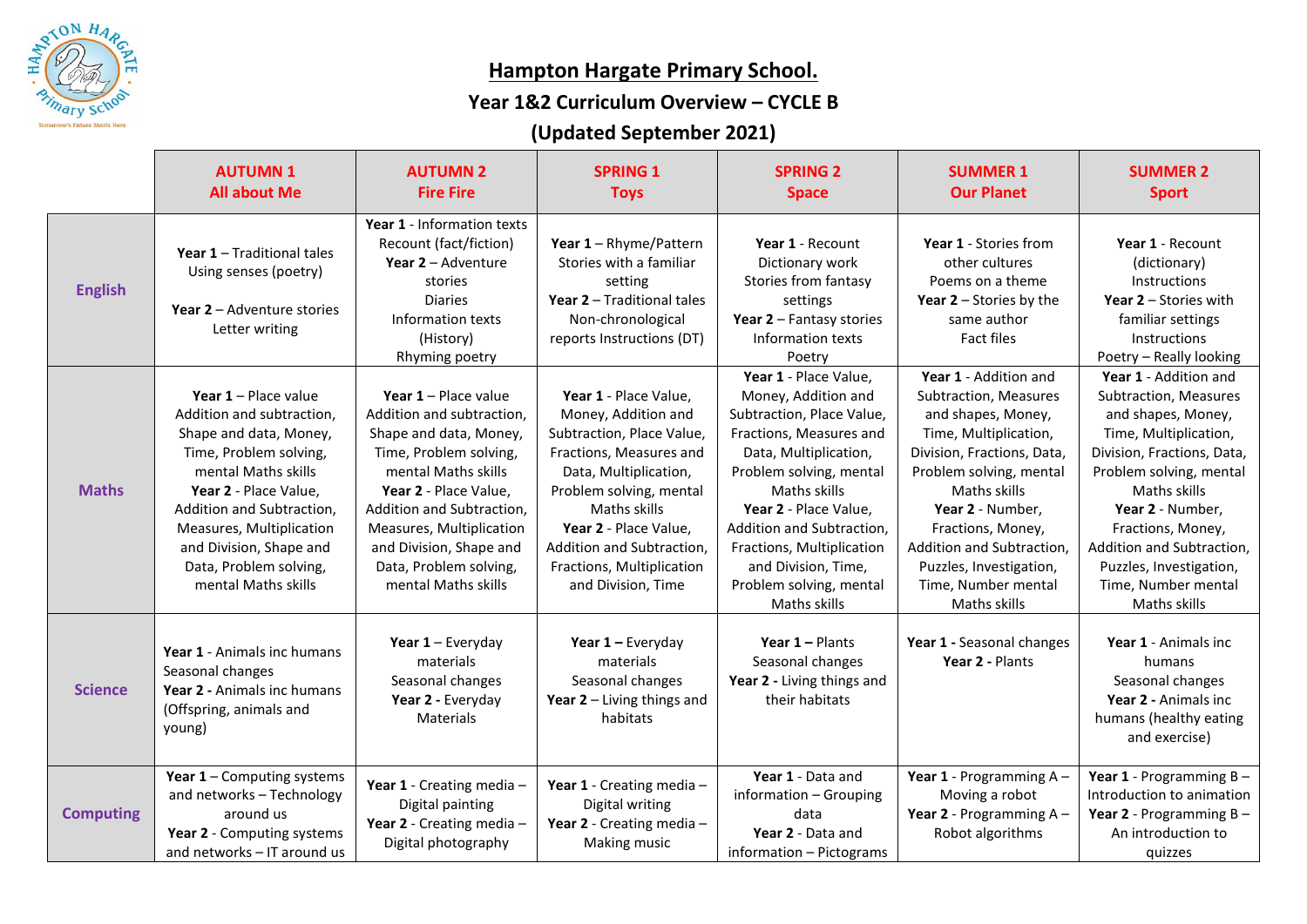|                  | <b>AUTUMN1</b><br><b>All about Me</b>                                                                                          | <b>AUTUMN 2</b><br><b>Fire Fire</b>                                                                                   | <b>SPRING 1</b><br><b>Toys</b>                                                                                              | <b>SPRING 2</b><br><b>Space</b>                                                          | <b>SUMMER 1</b><br><b>Our Planet</b>                                                                  | <b>SUMMER 2</b><br><b>Sport</b>                                                                                                 |
|------------------|--------------------------------------------------------------------------------------------------------------------------------|-----------------------------------------------------------------------------------------------------------------------|-----------------------------------------------------------------------------------------------------------------------------|------------------------------------------------------------------------------------------|-------------------------------------------------------------------------------------------------------|---------------------------------------------------------------------------------------------------------------------------------|
| <b>History</b>   | Who was ? (Class Name<br>and modern comparison)                                                                                | What was the Great<br>Fire of London?<br>Who was Guy Fawkes?                                                          | How have toys<br>changed over time?<br>artefacts                                                                            | What can we learn<br>about astronauts?                                                   | What was<br>Peterborough like in<br>the past? People's<br>views                                       | History of sporting<br>events, e.g. Olympics                                                                                    |
| <b>Geography</b> | Where do I live?<br>Identify human and<br>physical features of school<br>and Hampton Hargate<br>through fieldwork and<br>maps. | Where was the Great<br>Fire?<br>Locate London on UK<br>map. Use directional<br>language.                              | Where are my toys<br>made?<br>Use world map and<br>globe to locate<br>countries.<br>Seasonal and daily<br>weather patterns. | Is it a village or a town?<br>Identify rural and<br>urban characteristics of<br>place.   | Is everywhere the<br>same?<br>Non-European<br>contrasting locality<br>study - Zambia or<br>Bangladesh | Where in the world are<br>we?<br>Locate places in UK,<br>continents and oceans.                                                 |
| <b>Art</b>       | Self-portraits (sketching<br>and painting)                                                                                     | Colour mixing<br>Silhouettes<br>Artist link: Jan Griffier                                                             | Observational drawings<br>of toys (ICT)                                                                                     | Space Collage<br>Weaving                                                                 | Sketching<br>Frottage (Year 2)<br>Artist link: Max Ernst                                              | Clay medal (Year 1)<br>Motion figures (Year 2)                                                                                  |
| <b>DT</b>        |                                                                                                                                | <b>Fire Engines</b>                                                                                                   | Wind-up toys                                                                                                                |                                                                                          |                                                                                                       | Puppets (mascots)                                                                                                               |
| <b>Music</b>     | Year 1 - Hey you! (Old<br>school hip-hop)<br>Year 2 - Hands, feet,<br>heart (Afropop, South<br>African)                        | Year $1 - R$ hythm in the<br>way we walk (Reggae,<br>Hip-hop)<br>Year 2 - Ho, ho, ho<br>(rapping, Christmas<br>songs) | Year $1 - \ln$ the groove<br>(Blues, Latin, folk, funk<br>and Bhangra)<br>Year 2 - I wanna play in<br>a band (Rock music)   | Year 1 - Round and<br>round (Bossa Nova,<br>Latin, film)<br>Year 2 - Zootime<br>(Reggae) | Year 1 - Your<br>imagination (Pop)<br>Year 2 - Friendship<br>songs (Pop)                              | Year 1 - Reflect,<br>rewind and replay<br>(Western classical<br>music)<br>Year 2 - Reflect,<br>rewind and replay<br>(Classical) |
| <b>PE</b>        | <b>Fundamentals</b><br><b>Ball skills</b>                                                                                      | Gymnastics<br>Invasion                                                                                                | Dance<br>Net and wall                                                                                                       | <b>Fitness</b><br>Sending and receiving                                                  | Yoga<br><b>Athletics</b>                                                                              | Team building<br>Striking and fielding                                                                                          |
| <b>RE Y1</b>     | <b>RA</b><br>What are Harvest<br><b>Festivals? ASSESS</b>                                                                      | People in Christianity:<br>Who do Christians say<br>Jesus was?                                                        | The family in Islam:<br>How does being<br>Muslim make a<br>difference to a family?                                          | 1H<br>What Milestones are<br>there in the life of a<br>Christian family?                 | 1D<br>What are the basic<br>beliefs and practices of<br>a religion?<br>Generic                        | 1F<br>How do Jewish people<br>express their beliefs in<br>practice?                                                             |